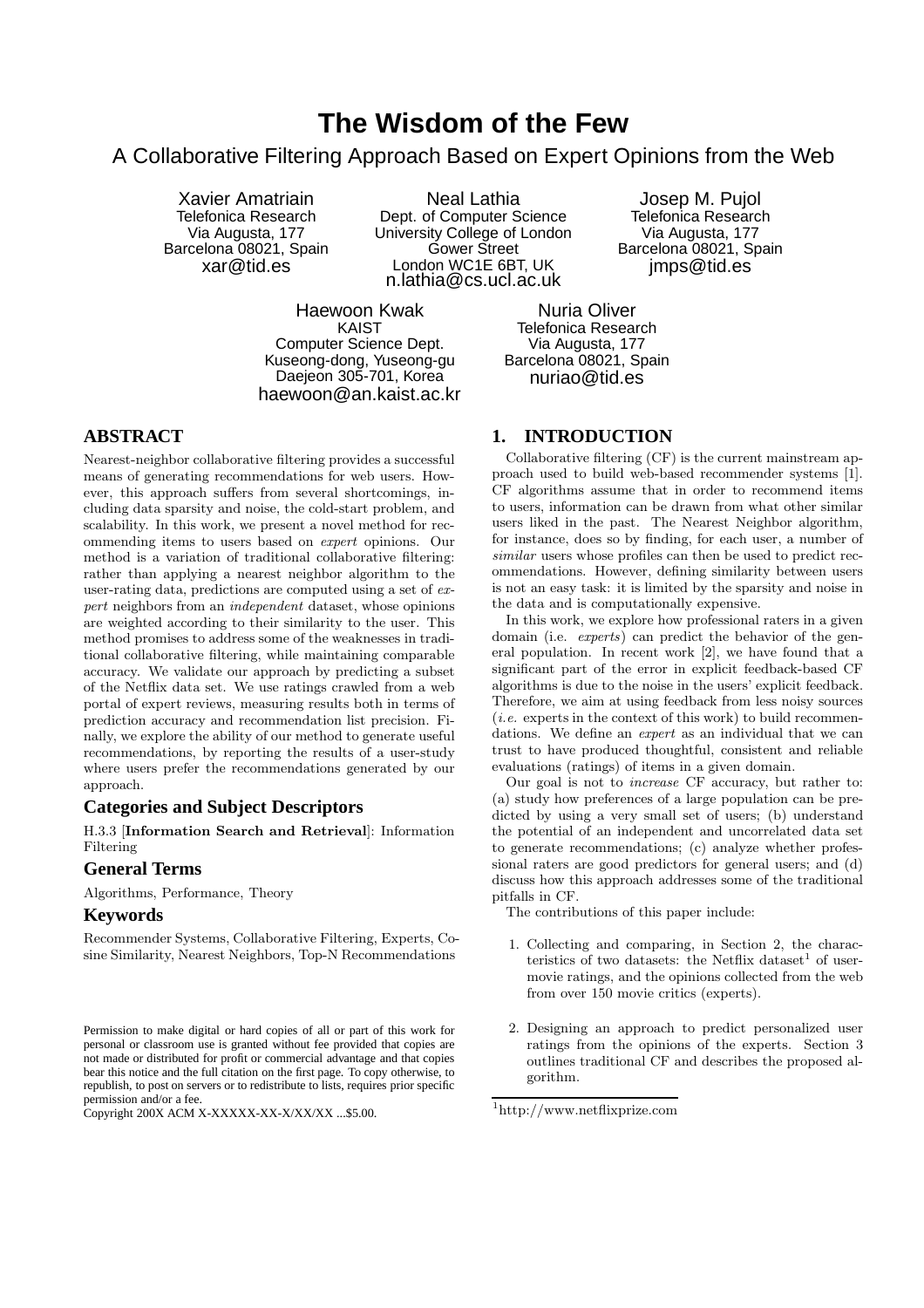3. Evaluating the use of expert opinions as predictors of user preferences, both in terms of prediction accuracy and recommendation list precision (described in Section 4). In Section 5 we complement these results with a user study where we compare our approach with three baseline methods: random, standard Nearest-Neighbor CF and average popularity in the experts data set.

# **2. MINING THE WEB FOR EXPERT RATINGS**

The first step in our approach requires obtaining a set of ratings from a reduced population of experts in a given domain. One option is to obtain item evaluations from trusted sources and use a rating inference model [3] or an automatic expert detection model [4]. However, in domains where there are online expert evaluations (e.g. movies, books, cars, etc.) that include a quantitative rating, it is feasible to crawl the web in order to gather expert ratings. In our work, we have crawled the Rotten Tomatoes<sup>2</sup> web site – which aggregates the opinions of movie critics from various media sources, to obtain expert ratings of the movies in the Netflix data set. Note that there are other approaches to populate a database of expert ratings, ranging from a manuallymaintained database of dedicated experts to the result of crawling and inferring quantitative ratings from online reviews. The focus of our work is not on extracting the expert ratings, but on using such an external and reduced source of ratings to predict the general population.

The ratings extracted from our experts source correspond to 8, 000 of the total of 17, 770 movies in the Netflix data set. The missing movies had significantly different titles in both databases and were difficult to match. For the purpose of this study, we believe that 50% of the Netflix data set movies is a sufficiently large sample.

We collected the opinions of 1, 750 experts. However, an initial analysis showed that many of them had very few ratings and were therefore not adding any improvement to our predictions (see per user distribution in the experts data set in Figure 2b). Therefore, we removed those experts who did not contain at least  $\rho$  ratings of the Netflix movies. Using a final threshold of  $\rho = 250$  minimum ratings, we kept 169 experts. The relation between  $\rho$  and the number of selected experts is depicted in Figure 1. This low number of experts number highlights the potential of our method to predict user preferences using a small population as the source.

#### **2.1 Dataset analysis: Users and Experts**

Before reporting the results on the performance of our expert-CF approach, we compare next the expert and Netflix datasets.

Number of Ratings and Data Sparsity. The sparsity coefficient of the user data set is roughly 0.01, meaning that only 1% of the positions in the user matrix have non-zero values. Figure 2b depicts the distribution of the number of ratings per user and per expert. An average Netflix user has rated less than 100 movies while only 10% have rated over 400 movies. Conversely, the expert set contains around 100, 000 movie ratings, yielding a sparsity coefficient of 0.07. Figure 2b also shows that an average expert has rated around 400 movies and 10% have rated 1, 000 movies



Figure 1: Relation between minimum ratings threshold and



Figure 2: Comparison of the CDF of ratings per (a) movie and (b) user in Netflix and Rotten Tomatoes (experts) Datasets

or more. Similarly, Figure 2a depicts the distribution of the number of ratings per movie: the average movie has over 1, 000 Netflix user ratings, compared to an average of 100 expert ratings. Note that 20% of the movies in our expert data set only have one rating <sup>3</sup>. However, the expert matrix is less sparse than the user matrix and more evenly distributed, both per user and per movie.

Average Rating Distribution. Figures 3a and 3b depict the distribution of the mean score of the ratings per movie (a) and user (b) in the Netflix (red line) and Rotten Tomatoes or expert (green line) datasets. As seen in Figure 3a, the average rating in Netflix is around 0.55 (or 3.2<sup>\*</sup>); 10% of the movies have a rating of 0.45 (2.8<sup>\*</sup>) or less, while 10% of the movies have an average rating of 0.7  $(4\star)$ or higher. Conversely, experts rate movies with an average score slightly larger than 0.6 (3.5 $\star$ ); 10% of the movies have

<sup>3</sup>This was not a result of our filtering of experts with few ratings, but a limitation of our original data set



Figure 3: Average rating per movie (a) and user (b) in Netflix and Rotten Tomatoes

<sup>2</sup>http://www.rottentomatoes.com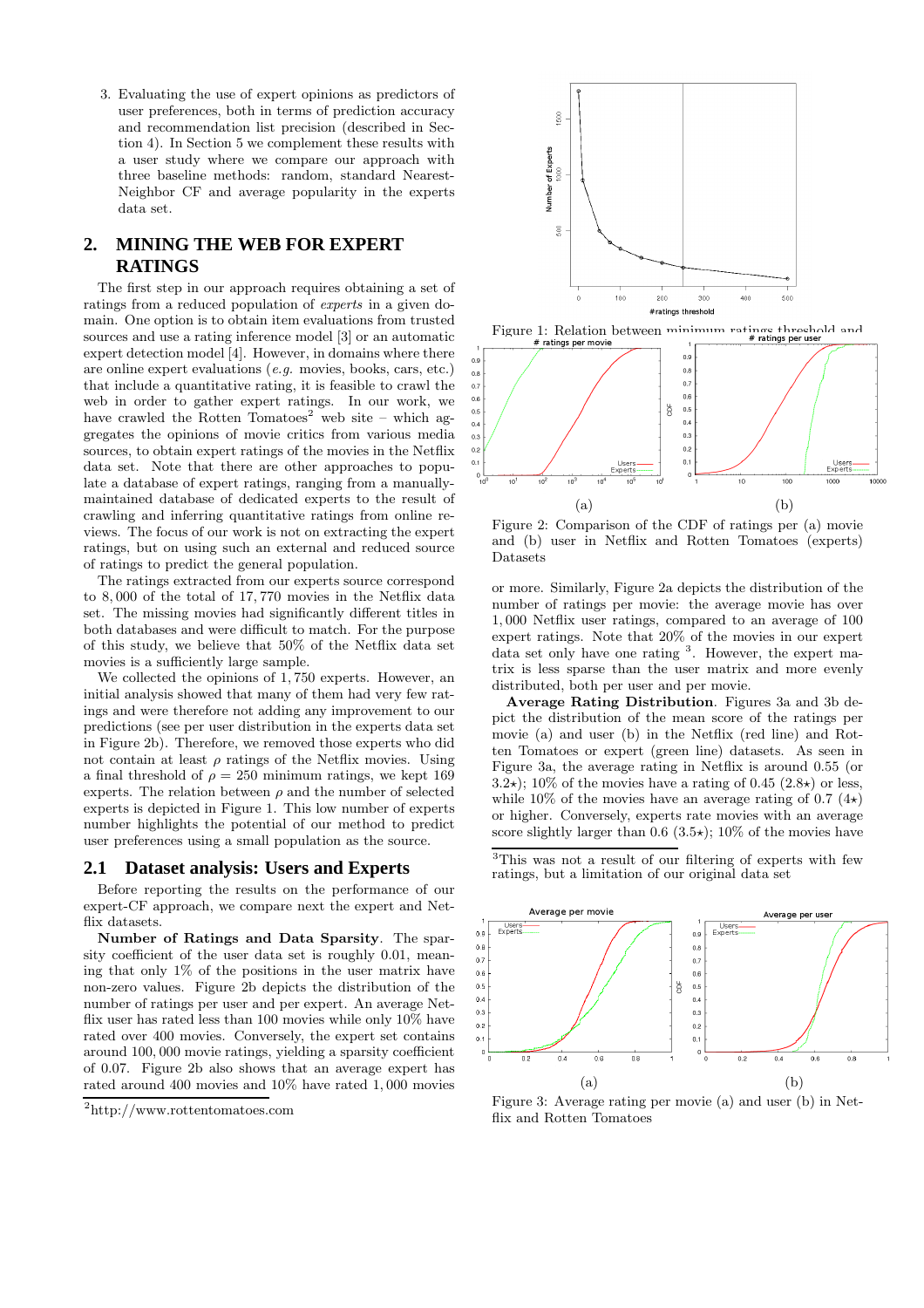

Figure 4: Per movie (a) and user (b) standard deviation (std) in Netflix and Rotten Tomatoes

a mean rating  $\leq$  0.4 (2<sup>\*</sup>), but the range  $\geq$  0.8 to 1 also accounts for 10% of the movies.

In a similar way, Figure 3b shows that the user ratings have a normal distribution centered around 0.7  $(4\star)$  while expert ratings are centered around 0.6 (3.5 $\star$ ). Note that in this case, only 10% of the users have a mean score  $\leq 0.55$ and another  $10\% \geq 0.7$ . In terms of how the average rating is distributed, we see that experts show greater variability per movie than per user: while experts tend to behave similarly in terms of their average rating, their overall opinion on the movies is more varied. This could be due to underlying incentives to rate movies, since experts are likely to watch and rate movies regardless of whether they like them or not, while users tend to be biased towards positively rating movies [5]. We also detect a much larger proportion of movies in the highest rating range for experts. Experts seem to consistently agree on what the "excellent" movies are.

Rating Standard Deviation (std). Figures 4a and 4b plot the distribution of the std per movie (a) and user (a) in Netflix and Rotten Tomatoes, respectively. In the case of users, the std per movie (Figure 4a) is centered around 0.25  $(1\star)$  with very little variation, while the expert data set has significantly lower std (0.15) and larger variation. Note that in the expert data, 20% of the items show no std as there is only one rating. The std per user (Figure 4b) is centered around 0.25 for the Netflix data with larger variability than in the per movie case. When looking at the expert data, the average std per user is 0.2 with small variability.

The above analysis highlights the large differences between our user and expert sets. The expert data set is much less sparse than the users'. Experts rate movies all over the rating scale instead of being biased towards rating only popular movies. However, they seem to consistently agree on the good movies. Experts also have a lower overall standard deviation per movie: they tend to agree more than regular users. Also, the per-expert standard deviation is lower than that seen between users, meaning that they tend to deviate less from their personal average rating.

## **3. EXPERT NEAREST-NEIGHBORS**

The generic CF method applies the  $kNN$  algorithm to predict user ratings. The algorithm computes a prediction for a user-item pair, based on a number k of nearest neighbors, which can either be user- or item-based [6]. Although it is possible to use either approach, we choose user-based CF for its transparent applicability to experts. Both approaches can be decomposed into a sequence of stages. In the first stage, a matrix of user-item ratings is populated. Then, the similarity between all pairs of users is computed, based on a pre-determined measure of similarity. In a similar way to

what Herlocker  $et.$  al propose [7], we use a variation of the cosine similarity which includes an adjusting factor to take into account the number of items co-rated by both users. Given users a and b, item i, user-item ratings  $r_{ai}$  and  $r_{bi}$ , the number of items  $N_a$  and  $N_b$  rated by each user, and the number of co-rated items  $N_{a\cup b}$  the similarity is computed as:

$$
sim(a,b) = \frac{\sum^{i} (r_{ai}r_{bi})}{\sqrt{\sum^{i} r_{ai}^{2}} \sqrt{\sum^{i} r_{bi}^{2}}} \cdot \frac{2N_{a\cup b}}{N_{a} + N_{b}}
$$
(1)

We propose an approach to CF that only uses expert opinions to predict user ratings. Therefore, our approach does not require the user-user similarity to be computed; instead, we build a similarity matrix between each user and the expert set. We take a slightly different approach than regular k-NN CF. Our expert-CF method is closely related to Ma et al.'s method for neighborhood selection [8]. In order to predict a user's rating for a particular item, we look for the experts whose similarity to the given user is greater than  $\delta$ . Formally: given a space V of users and experts and a similarity measure  $sim: V \times V \rightarrow \mathbb{R}$ , we define a set of experts  $E = \{e_1, ..., e_k\} \subseteq V$  and a set of users  $U = \{u_1, ..., u_N\} \subseteq V$ . Given a particular user  $u \subseteq U$ and a value  $\delta$ , we find the set of experts  $E' \subseteq E$  such that:  $\forall e \subseteq E' \Rightarrow sim(u, e) \geq \delta.$ 

One of the drawbacks of using a fixed-threshold  $\delta$  is the risk of finding very few neighbors; furthermore, the ones that are found may not have rated the current item. In order to deal with this problem, we define a *confidence threshold*  $\tau$ as the minimum number of expert neighbors who must have rated the item in order to trust their prediction. Given the set of experts  $E'$  found in the previous step and an item  $i$ , we find the subset  $E'' \subseteq E'$  such that  $\forall e \subseteq E'' \Rightarrow r_{ei} \neq \infty$ , where  $r_{ei}$  is the rating of item i by expert  $e \subseteq E'$ , and  $\circ$  is the value of the unrated item.

Once this subset of experts  $E'' = e_1...e_n$  has been identified, if  $n < \tau$ , no prediction can be made and the user mean is returned. On the other hand, if  $n \geq \tau$ , a predicted rating can be computed. This is done by means of a similarityweighted average of the ratings input from each expert  $e$  in  $E''$  [9]:

$$
r_{ai} = \sigma_u + \frac{\sum_{e \subseteq E''} (r_{ei} - \sigma_e) \text{sim}(e, a)}{\sum \text{sim}(e, a)} \tag{2}
$$

where  $r_{ai}$  is the predicted rating of item i for user a,  $r_{ei}$  is the known rating for expert e to item i, and  $\sigma_u$  and  $\sigma_e$  are the respective mean ratings.

In the next section, we report on the interplay of the two parameters  $\delta$  and  $\tau$ . The optimal setting of these parameters depends on the data set and the application in mind, as it is the case with other state-of-the-art CF algorithms. Also, and in order to make our results comparable, note that we use the same threshold-based nearest-neighbor approach when comparing with the standard CF method.

#### **4. RESULTS**

Based on the previously described data, we measure how well the 169 experts predict the ratings of the 10, 000 Netflix users. In order to validate our approach, we set up two different experiments: in the first experiment, we measure the mean error and coverage of the predicted recommendations. In the second experiment, we measure the precision of the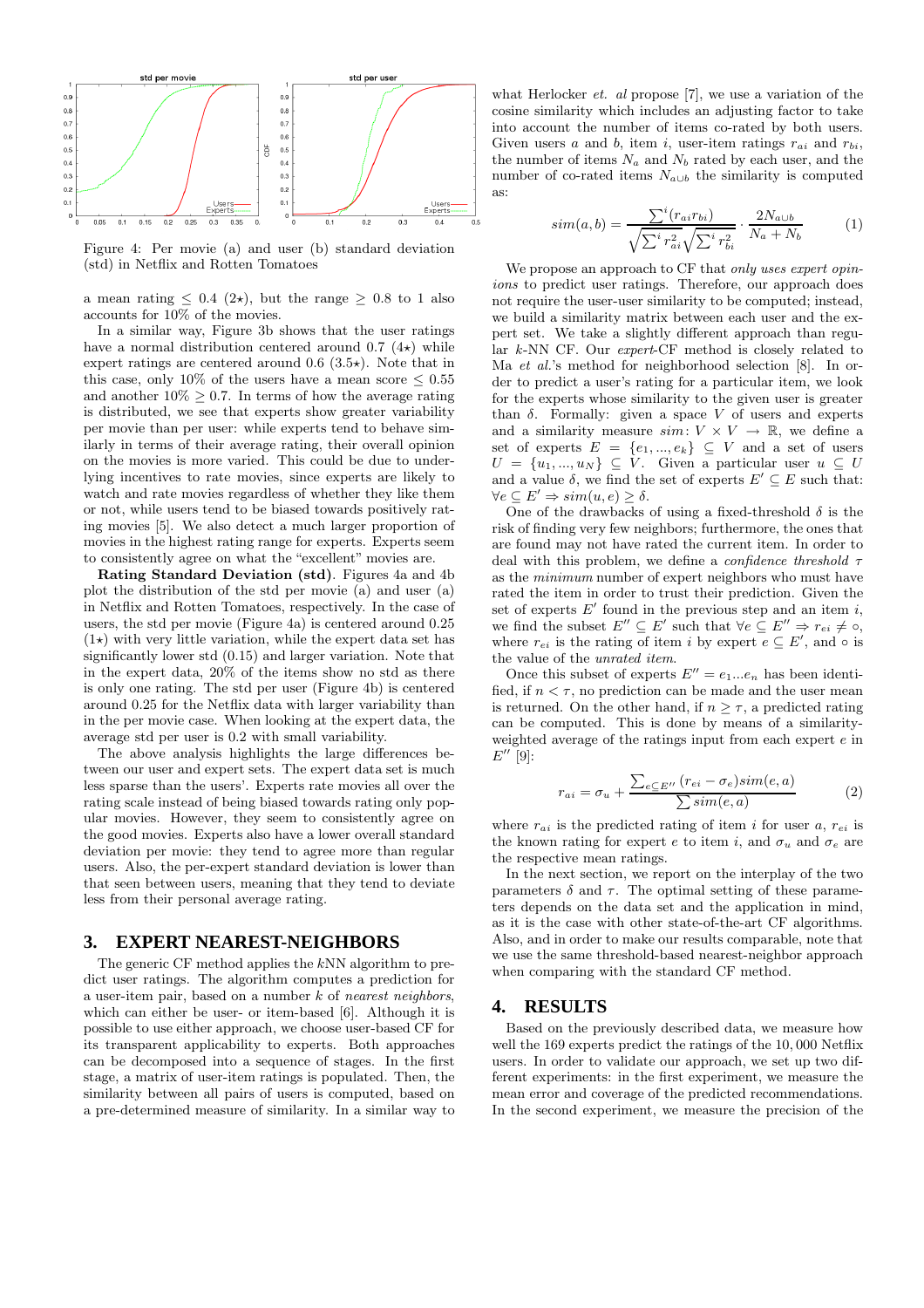| Method          | MAE   | Coverage |
|-----------------|-------|----------|
| Critics' Choice | 0.885 | -100%    |
| Expert-CF       | 0.781 | $97.7\%$ |
| $Neighbour-CF$  | 0.704 | 92.9%    |

Table 1: Summary of the MAE and Coverage in our Expertbased CF approach compared to Critics' Choice and Neighbor CF

recommendation lists generated for the users.

#### **4.1 Error in Predicted Recommendations**

In order to evaluate the predictive potential of expert ratings, we divided our user data set (by random sampling) into 80% training - 20% testing sets and report the average results of a 5-fold cross-validation. We use the average for all experts over each given item as a worst-case baseline measure. This is equivalent to a non-personalized "critics' choice" recommendation, which produces a Mean Average Error (MAE) of 0.885 and full coverage. Setting our parameters to  $\tau = 10$  and  $\delta = 0.01$ , we obtain a MAE of 0.781 and a coverage of 97.7%. Therefore, expert-CF yields a significant accuracy improvement with respect to using the experts' average. As far as coverage is concerned, the setting of the parameters represents a small loss. We shall turn next to the details of how the two parameters in our approach  $(\delta)$ or minimum similarity and  $\tau$  or confidence threshold) interplay.

Figure 5a shows that the MAE in the expert-CF approach is inversely proportional to the similarity threshold  $(\delta)$  until the 0.06 mark, when it starts to increase as we move to higher  $\delta$  values. The accuracy below the 0.0 threshold degrades rapidly<sup>4</sup>, as we are taking into account too many experts; above 0.06, though, we have too few experts in the neighborhood to make a good prediction. If we look at Figure 5b we see how it decreases as we increase  $\delta$ . For the optimal MAE point of 0.06, coverage is still above 70%. The ultimate trade-off between MAE and coverage will be application-specific. Turning to Figure 5c, we see how the MAE evolves as a function of the confidence threshold  $(\tau)$ . The two depicted curves correspond to  $\delta = 0.0$  and  $\delta = 0.01$ . We choose these two values of our similarity threshold as they produce a reasonable tradeoff between accuracy and coverage.

Standard neighbor-CF (ignoring the expert data set) offers a second baseline measure of performance. A side-toside comparison gives us a first intuition.

Using the Netflix users as neighbors, we measure a MAE of 0.704 and 92.9% coverage when the  $\delta = 0.01$  and  $\tau = 10$ (see summary in Table 1)<sup>5</sup>. Figure 6 includes a detailed comparison of the accuracy and coverage of the expert-CF (experts line) and NN-CF (neighbors) methods as a function of the similarity threshold. While NN-CF has a MAE 10% lower than expert-CF, the difference in their coverage is also around 10%, favoring the experts in this case.

Finally, we are interested in measuring whether the difference in prediction accuracy is equally *distributed* among all target users. Figure 6b includes the cumulative distribution of per-user error for both methods. Note how both curves separate at around  $MAE = 0.5$  and they run almost parallel with a separation of around 0.1 until they start joining again at around the point of  $MAE = 1$ . This means that neighbor NN works better for the minority of users with a low MAE average of less than 0.5, which represent around 10% of our population. Both methods perform equally the same for the rest of the users – with the expert-CF approach performing even slightly better for users with a MAE higher than one. This is a positive feature of our approach that only performs worse on users that are highly predictable, in which a slight increase in error should be acceptable.

#### **4.2 Top-N Recommendation Precision**

Although measuring the mean error on all predictions for a test data set is currently an accepted measure of success for recommender systems, we are interested in evaluating our results in a more realistic setting. A "real-world" recommender system only recommends the set of items that the user may like. This is similar to the idea of top- $N$  recommendation lists [11].

The evaluation of recommendation algorithms through top-N measures has been addressed before [12, 13]. All of these approaches rely on the use of the well-known precision and recall measures. Ziegler  $et$  al. show [14] that evaluating recommender algorithms through top-N lists measures does not map directly to the user's utility function. However, it does address some of the limitations of the more commonly accepted accuracy measures, such as MAE.

We propose a variation as an extension to the previously described approaches. In our case, we do not construct the list of recommendable items by fixing  $N$ , but rather classify items as being recommendable or not recommendable given a threshold: if there is no item in the test set that is worth recommending to a given target user, we simply return an empty list. We believe that using a recommendable threshold is a more appropriate measure for top-N recommendations than, for instance, the ones proposed by Deshpande and Karipis [11], where the user rating was not taken into account in the evaluation process. The most similar approach to ours is that proposed by Basu et al. [15], where they use the *top quartile* of a user's ratings in order to decide whether a movie is recommendable. We do not use the modified precision measure proposed in [13] for two reasons: First, because we believe it is unfair with algorithms that promote serendipity. And second, and most important, because we will later do a final validation with a user study in which we will use the same procedure for generating the lists. In that setting, we will aim at recommending previously unrated items. Therefore, penalizing unrated items as proposed in the modified precision would make both results not comparable.

Therefore, we define an item to be recommendable if its predicted value is greater than  $\sigma$ . With this definition in mind, we evaluate our system as a 2-class classification problem:

- 1. For a given user, compute all predictions and present those greater or equal than  $\sigma$  to the user
- 2. For all predicted items that are present in the user's

<sup>&</sup>lt;sup>4</sup>Note that this threshold values are dependent on the chosen similarity measure. In our case, we are using a symmetric cosine similarity that can yield values between  $[-1, +1]$ .

<sup>5</sup> It should be noted, for consistency sake, that using this parameters yields very similar results to standard  $kNN$  CF with  $k = 50$ , which is a common setting [10]. In this case we measure a MAE of 0.705.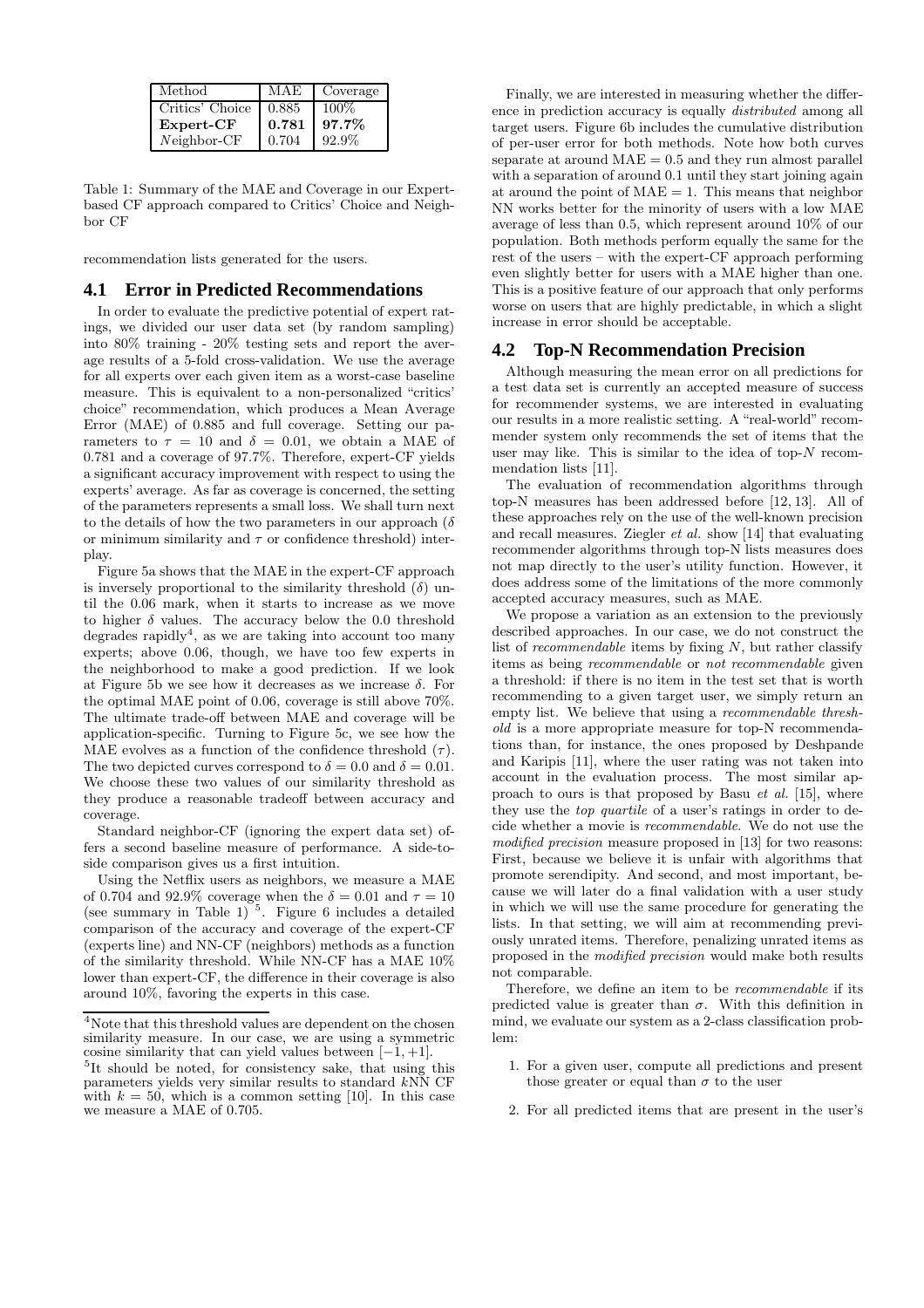

Figure 5: (a) Mean absolute error (MAE) and (b) coverage of expert-predicted ratings as a function of the minimum similarity (δ) and confidence  $(\tau)$  thresholds; (c) MAE versus confidence threshold.



Figure 6: Comparison between Expert CF and Nearest-Neighbor CF: (a) MAE and (b) per user error.

test set, look at whether it is a true positive (actual user rating greater or equal to  $\sigma$ ) or a false positive (actual user rating less than  $\sigma$ ).

3. Compute the precision of our classifications using the classical definition of this measure

We measure a precision of 0.76 using the same parameter values reported in Section 4.1 and setting  $\sigma = 4$ . This means that 76% of the items recommended by the experts found in the user test set are qualified as recommendable by the users. Note, however, that a recommendable threshold of 4 is quite restrictive. If we lower  $\sigma$  to 3, we measure a precision of 89%. Figure 4.2 depicts the variation of the precision of NN-CF (neighbors line) and expert-CF (experts line) with respect to σ. For σ = 4, the baseline method clearly outperforms our expert-based approach with a precision of 0.85. However, for  $\sigma = 3$  the precision in both methods is similar. Therefore, for users willing to accept recommendations for any above average item, the expert-based method appears to behave as well as a standard NN-CF.



Figure 7: Precision of Expert CF (experts line) as compared to the baseline NN CF (neighbors line) as a function of the recommendable threshold  $\sigma$ .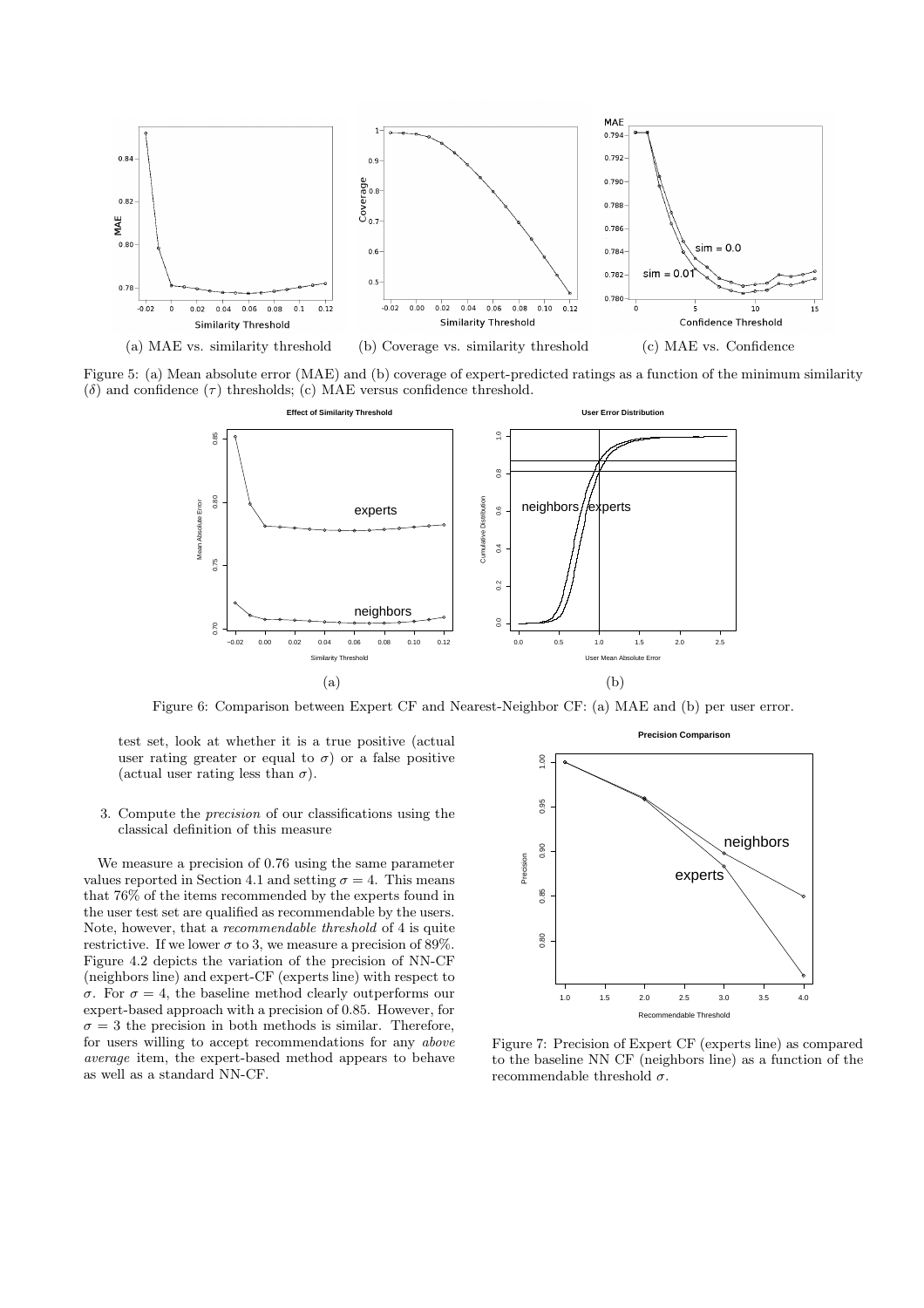# **5. USER STUDY**

Although error and recommendation list precision are prominent metrics used for CF evaluation, their relation to the actual quality of the recommendation is unclear. Therefore, we designed a user study to further validate our findings. We designed a web interface that asked users to rate 100 preselected movies. The selection was done by using a stratified random sample on the movie popularity curve: we divided the 500, 000 Netflix movies into 10 equal-density bins and random sampled 10 movies from each bin. We provided a "have not seen" button so users could voluntarily decide which movies to rate.

57 participants were recruited via email advertisement in a large telecommunications company. The participants' age ranged from 22 to 47 years, with an average age of 31.2 years. Almost 90% of our participants were in the 22 to 37 age group and most of them were male (79.12%). Note, however, that this demographic group corresponds to the most active group in online applications such as recommender systems [16].

Using the collected ratings and the 8, 000 movies that we considered in the above experiments, we generated 4 top-10 recommendation lists: (i) Random List: A random sequence of movie titles; (ii) Critics choice: The movies with the highest mean rating given by the experts. If two movies had the same mean, we ranked them based on how many experts had rated the movie; (iii) Neighbor-CF: Each survey respondents' profile was compared to the ratings of the users in the Netflix data subset: the top-10 list was derived by ordering the unrated movies with predictions higher than the recommendable threshold; and (iv) Expert-CF: Similar to (iii), but using the expert dataset instead of the Netflix ratings.

Both neighbor-CF and expert-CF used the same settings: a similarity threshold of 0.01 and a confidence measure of 10. Note that, as we saw in Figure 6, the setting of a given similarity threshold is not unfair to any of the two approaches. Therefore, we choose a value that gives us enough coverage so as to produce enough recommendations. For the settings we chose, the RMSE values are the ones we included in Table 1. Increasing the similarity threshold would reduce coverage, while the ratio between both RMSE's would remain the same. Increasing the confidence threshold would also reduce coverage. Note that the neighbor-CF algorithm would be especially sensitive to changes in the confidence threshold. The coverage of neighbor-CF is 92.9% with the current setting of the threshold, compared to 97.7% in the case of expert-CF. Also note that, as already explained in the previous section, these settings for the neighbor-CF yield an error comparable to standard kNN with  $k = 50$ .

We then asked our participants to evaluate: (i) The *over*all quality of the recommendation lists; (ii) whether they included items that the user liked; (iii) whether they included items that the user did not like; and (iii) whether they included surprising items.

The average number of ratings was of 14.5 per participant. We had to generate the recommendation lists based on such limited user feedback. Therefore, our test conditions are similar to a real setting where the user has recently started using the recommendation service. Our results are thus assessing how well the methods perform in cold-start conditions.

Figure 8 includes the responses to the overall list quality.



Figure 9: User study responses to whether the list contains movies users would like or would not like.

Participants were asked to respond in a 1 to 5 Likert scale as the one included in Figure 8a. Note that we also report the averaged results in Figure 8b. We can see that the expert-CF approach is the only method that obtains an average rating higher than 3. Interestingly, the standard neighbor-CF approach performs almost as badly as a randomly generated list. The only approaches that are qualified as very good are expert based: critics' choice and expert-CF. In addition, 50% of the users considered the expert-CF recommendations to be good or very good. Finally, it is important to stress that although an average rate of 3.4 might seem low, this is in a cold-start situation with very limited information from each user.

In Figure 9 we report on the replies to the question of whether participants felt the generated lists contained items they knew they would like/dislike. In these cases, we used a 1 to 4 Likert scale, removing the neutral response. We report average results for clarity. In Figure 9a, we again see that the expert-CF approach outperforms the rest of the methods. More than 80% of the users agreed (or fully agreed) that this method generates lists that include movies they like. It is interesting to note that this figure is similar to the assessed overall list quality in Figure 8b.

Figure 9b summarizes the ratings to the question "the list contains movies I think I would not like". This question is very important: recommending wrong items mines the user's assessment of the system and compromises its usability [17]. Therefore, an important aspect on the evaluation of a recommender system is how often the user is disappointed by the results. The expert-CF approach generates the least negative response when compared to the other methods.

Finally, we performed an analysis of variance (anova) to test whether the differences between the four recommendation lists are statistically significant or not. The null hypothesis is that the average user evaluation for the four different lists is the same. The confidence level is set to 99%, such that p-values smaller than 0.01 imply a rejection of the null hypothesis. The p-value for the fours lists is  $5.1e - 05$  and consequently the null hypothesis is rejected. If we leave out the expert-CF algorithm from the analysis, we measure a pvalue of 0.42. In this case, we conclude that the differences on the user satisfaction from the three baseline methods is not statistically significant. The cross-comparison between the expert-CF and the other three algorithms gives p-values of  $2.14e - 05$ ,  $2.4e - 03$  and  $8e - 03$  for Random, neighbor-CF and Critics' Choice respectively. From these results, we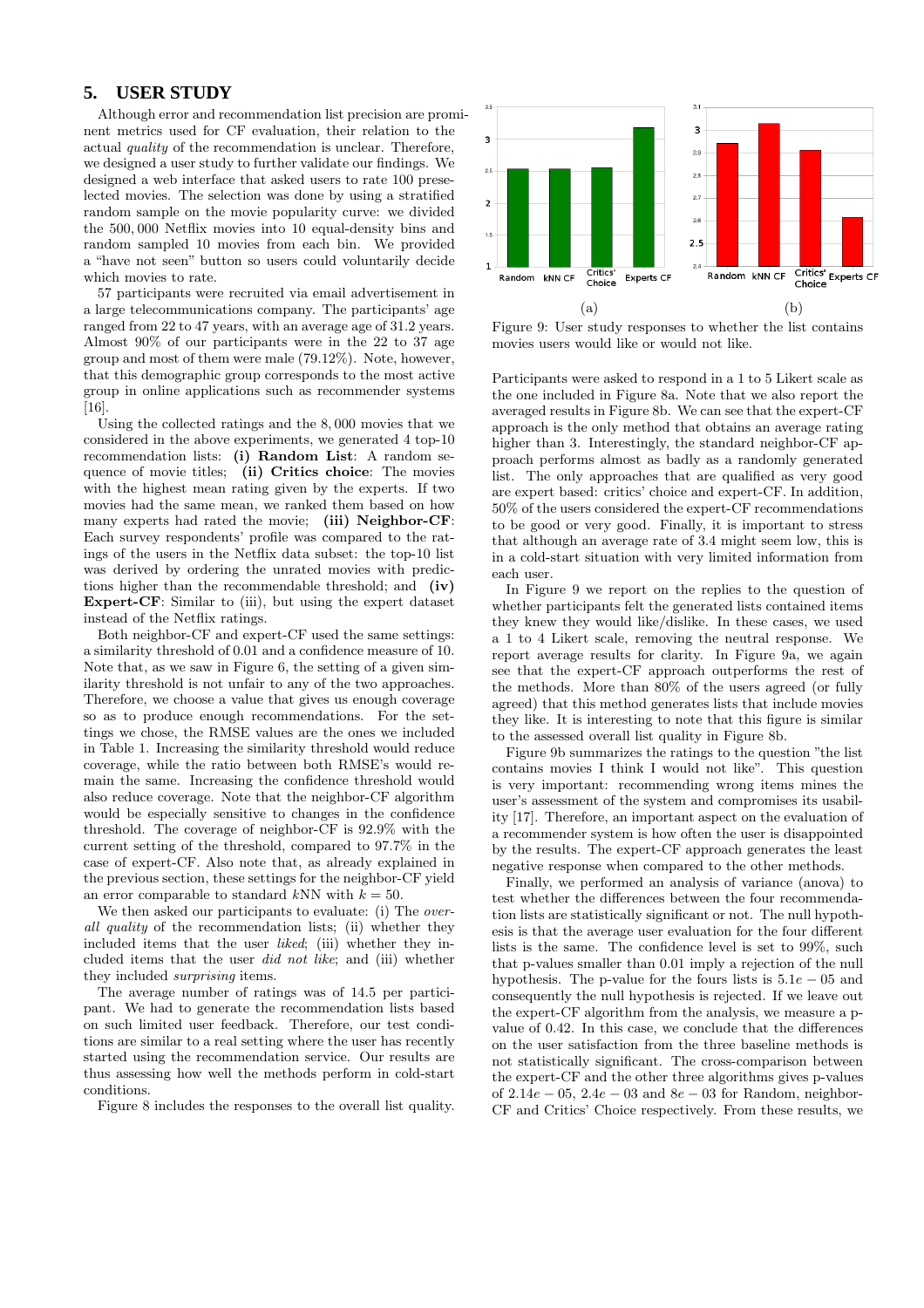



(a) Comparison of the responses to overall quality of the recommendation lists generated by 4 methods.

(b) Overall quality of the expert-CF method as compared to others, average response

Figure 8: Overall quality of different recommendation strategies as assessed by our user study participants.

conclude that the differences on the participants' satisfaction produced by the expert-CF algorithm cannot be attributed to the sampling of the user study.

#### **6. DISCUSSION**

In this paper, we have introduced a recommender system that uses a small set of expert ratings to generate predictions for a large population of users. Our experiments are based on using online reviews from movie critics. However, we could also think of a small set of "professional" raters maintaining a rating database. This is reminiscent but less demanding than content-based recommender systems that rely on experts to manually categorize and label content [18].

The use of experts to generate predictions in a recommender system has been explored by Cho et al. [19]. Their approach, however, is focused on identifying expert users from within a closed community of users, by deriving a "domain authority" reputation-like score for each user in the data set.

The idea of expertise is also related to that of trust. In trust-aware recommender systems the influence of neighbors is weighed by a measure of how trustworthy they are for the current user. The trust measure can be defined and obtained in different ways. For instance, O'Donovan and Smyth [20] compute a measure of trust by looking at how well a neighbor has predicted past ratings.

As shown in Section 4, our approach does not outperform a "naive" neighbor-CF approach<sup>6</sup>. However, our focus when using external data sources is not as much on prediction accuracy as it is on addressing some of the common problems found in traditional CF recommender systems. In the next paragraphs, we shall describe a few of these problems and discuss how they might be addressed by using a limited set of external experts to generate the predictions (i.e. wisdom of the few).

Data Sparsity: In a standard collaborative recommender system, the user-rating data is very sparse. Although dimensionality reduction techniques offer some help, this problem is still a source of inconsistency and noise in the predictions. Using the wisdom of the few addresses this issue since domain experts are more likely to have rated a large percentage of the items, as shown in Section 2.

Noise and Malicious Ratings. Users introduce noise when giving their feedback to a recommender system, both in the form of careless ratings [21] and malicious entries [22, 23], which will affect the quality of predictions. Experts are expected to be more consistent and conscious with their ratings, thus reducing noise. In addition, an expert data set can be immune to malicious, profile-injection attacks as it is an easy to control and stable data set.

Cold Start Problem: In a CF system, new items lack rating data and can not be recommended; the same is true when a new user enters the system [24]. Motivated expert users typically rate a new item entering the collection as soon as they know of its existence and therefore minimize item cold-start. In addition, experts should create a less sparse and noisy dataset which should improve the user cold-start problem, as shown in our user study.

**Scalability:** Computing the similarity matrix for  $N$  users in an M-item collection is an  $O(N^2M)$  problem. This matrix needs to be updated on a regular basis, as new items and/or users enter the system. Therefore, CF based approaches typically suffer from scalability limitations. While there are several ways to address this issue – such as  $k$ -means clustering [25], scalability is still an open research problem in CF systems. The wisdom of the few approach is less sensitive to scale, as it creates recommendations from a very reduced set of experts (e.g. 169 experts vs. 500, 000 potential neighbors in the Netflix database).

Privacy. Privacy in CF recommender systems is a growing concern and still an area of research [26]. In order to maintain and update the similarity matrix, the system has

<sup>&</sup>lt;sup>6</sup>It is important to note that there are several improvements to neighbor-CF that would yield better MAE. Similarly, our approach is open to algorithmic improvements that are left for future work.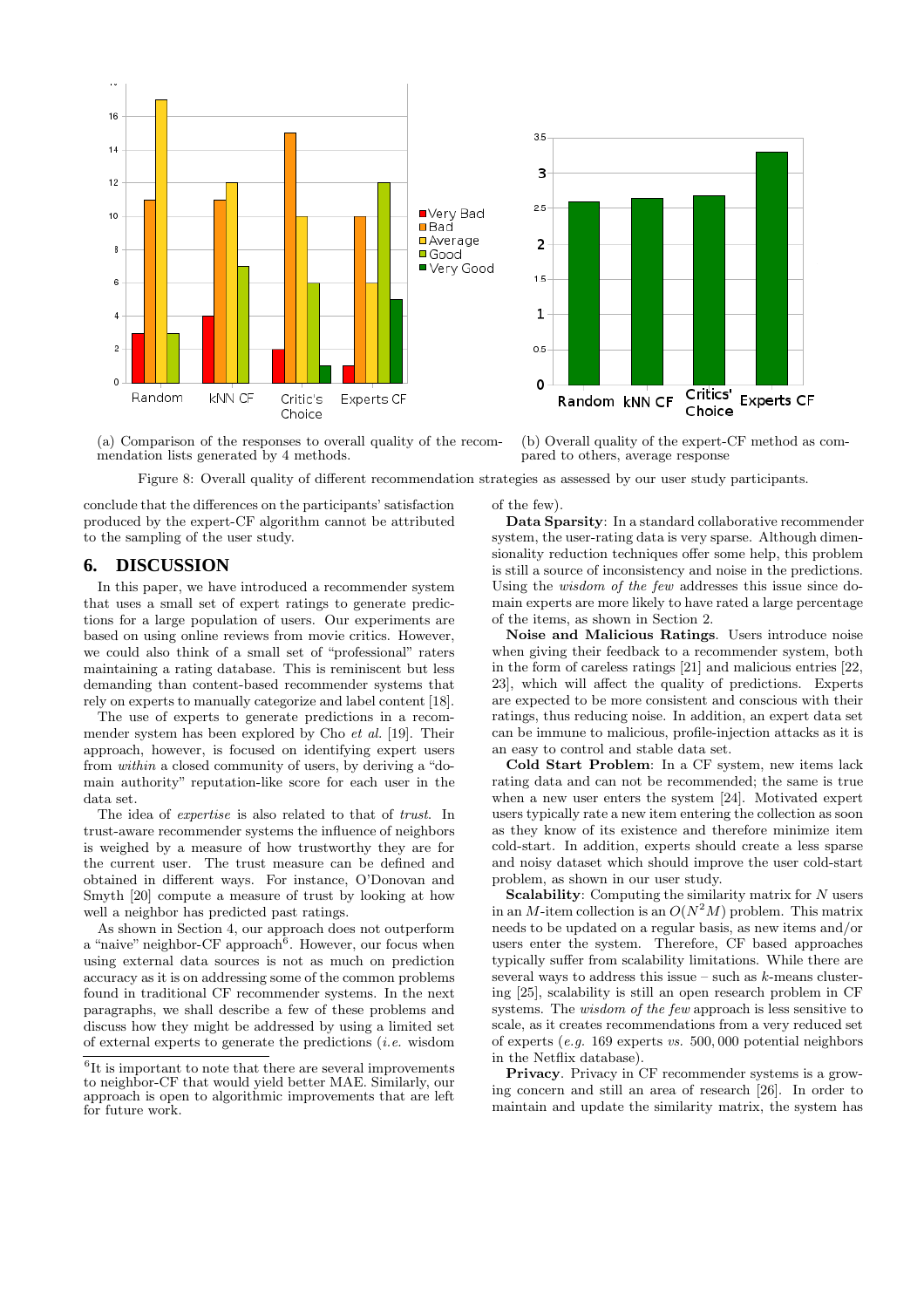to transmit all user ratings to a central node where the matrix is computed. This step is not needed in our approach, since the similarity matrix only includes expert data and the target user. In expert-CF, the current experts ratings can be easily transmitted thanks to the reduced size of the matrix, such that all computation is performed locally on the client. This advantage is particularly relevant in a mobile scenario.

# **7. CONCLUSIONS**

In this paper, we have proposed an approach to recommend content, based on the opinion of an external source: a reduced number of *experts*. The proposed method  $(i.e.$  the wisdom of the few) is able to predict the ratings of a large population by considering a reduced set of expert ratings. The method's performance is comparable to traditional CF algorithms, even when using an extremely small expert set. We have implemented this approach to predict ratings in the Netflix data set by looking at the ratings of 169 cinema critics, obtaining comparable mean errors. We have also validated the approach in a top-N recommendation setting. Finally, we have shown through a user survey that our method is preferred to standard neighbor-CF in a scenario similar to a cold-start situation. We believe that the proposed approach addresses some of the shortcomings of traditional CF: data sparsity, scalability, noise in user feedback, privacy and the cold-start problem.

Although the approach presented in this paper has shown promising results, it has also opened up opportunities for future improvement. First, we have shown the usefulness of expert-CF to a particular domain, but the approach could be implemented in other domains where expert ratings are available. The use of external experts could also be combined with regular CF in order to improve overall accuracy. We have also restricted our work to a neighbor user-based CF, but the same approach could be implemented using an item-based algorithm or other CF algorithms, such as model-based approaches.

## **8. REFERENCES**

- [1] Gediminas Adomavicius and Alexander Tuzhilin. Toward the next generation of recommender systems: A survey of the state-of-the-art and possible extensions. IEEE Transactions on Knowledge and Data Engineering, 17(6):734–749, 2005.
- [2] Removed to preserve anonimity. Xx. Technical report, XX, 2009.
- [3] Ivan Titov and Ryan McDonald. Modeling online reviews with multi-grain topic models. In Proc. of WWW '08, 2008.
- [4] K. Balog, T. Bogers, L. Azzopardi, M. de Rijke, and A. van den Bosch. Broad expertise retrieval in sparse data environments. In Proc. of SIGIR '07, 2007.
- [5] M. Harper, X. Li, Y. Chen, and J. Konstan. An economic model of user rating in an online recommender system. In Proc. of UM 05, 2005.
- [6] Badrul Sarwar, George Karypis, Joseph Konstan, and John Riedl. Item-based collaborative filtering recommendation algorithms. In Proc. of WWW '01, 2001.
- [7] J. L. Herlocker, J. A. Konstan, and J. Riedl. An empirical analysis of design choices in

neighborhood-based collaborative filtering algorithms. Information Retrieval, (5):287–310, 2002.

- [8] H. Ma, I. King, and M. R. Lyu. Effective missing data prediction for collaborative filtering. In Proc. of SIGIR '07, 2007.
- [9] P. Resnick, N. Iacovou, M. Suchak, P. Bergstrom, and J. Riedl. Grouplens: An open architecture for collaborative filtering of netnews. In Proceedings of ACM CSCW'94 Conference on Computer-Supported Cooperative Work, pages 175–186, 1994.
- [10] R. Bell and Y. Koren. Scalable collaborative filtering with jointly derived neighborhood interpolation weights. In Proc. of IEEE ICDM, 2007.
- [11] Mukund Deshpande and George Karypis. Item-based top-n recommendation algorithms. ACM Trans. Inf. Syst., 22(1):143–177, 2004.
- [12] George Karypis. Evaluation of item-based top-n recommendation algorithms. In CIKM '01: Proceedings of the tenth international conference on Information and knowledge management, pages 247–254, New York, NY, USA, 2001. ACM.
- [13] M. R. McLaughlin and J. L. Herlocker. A collaborative filtering algorithm and evaluation metric that accurately model the user experience. In Proc. of SIGIR '04, 2004.
- [14] Cai-Nicolas Ziegler, Sean M. McNee, Joseph A. Konstan, and Georg Lausen. Improving recommendation lists through topic diversification. In Proc. of WWW '05, 2005.
- [15] Chumki Basu, Haym Hirsh, and William Cohen. Recommendation as classification: Using social and content-based information in recommendation. In AAAI Workshop on Recommender Systems, 1998.
- [16] Choicestream. Choicestream Personalization Survey. Technical report, Choicestream Inc., 2007.
- [17] Kirsten Swearingen and Rashmi Sinha. Beyond algorithms: An hci perspective on recommender systems. In ACM SIGIR 2001 Workshop on Recommender Systems, 2001.
- [18] Science. Rockin' to the Music Genome. Science, 311(5765):1223d–, 2006.
- [19] Jinhyung Cho, Kwiseok Kwon, and Yongtae Park. Collaborative filtering using dual information sources. IEEE Intelligent Systems, 22(3):30–38, 2007.
- [20] John O'Donovan and Barry Smyth. Trust in recommender systems. In IUI '05: Proceedings of the 10th international conference on Intelligent user interfaces, pages 167–174. ACM Press, 2005.
- [21] Michael Mahony, N. Hurley, and G. Silvestre. Detecting noise in recommender system databases. In Proceedings of the 2006 IUI, 2006.
- [22] J. Ford S. Zhang, Y. Ouyang and F. Makedon. Analysis of a low-dimensional linear model under recommendation attacks. In Proc. of SIGIR '06, 2006.
- [23] B. Mehta and W. Nejdl. Attack resistant collaborative filtering. In Proc. of SIGIR '08, 2008.
- [24] Xuan Nhat Lam, Thuc Vu, Trong Duc Le, and Anh Duc Duong. Addressing cold-start problem in recommendation systems. In ICUIMC '08: Proceedings of the 2nd international conference on Ubiquitous information management and communication, pages